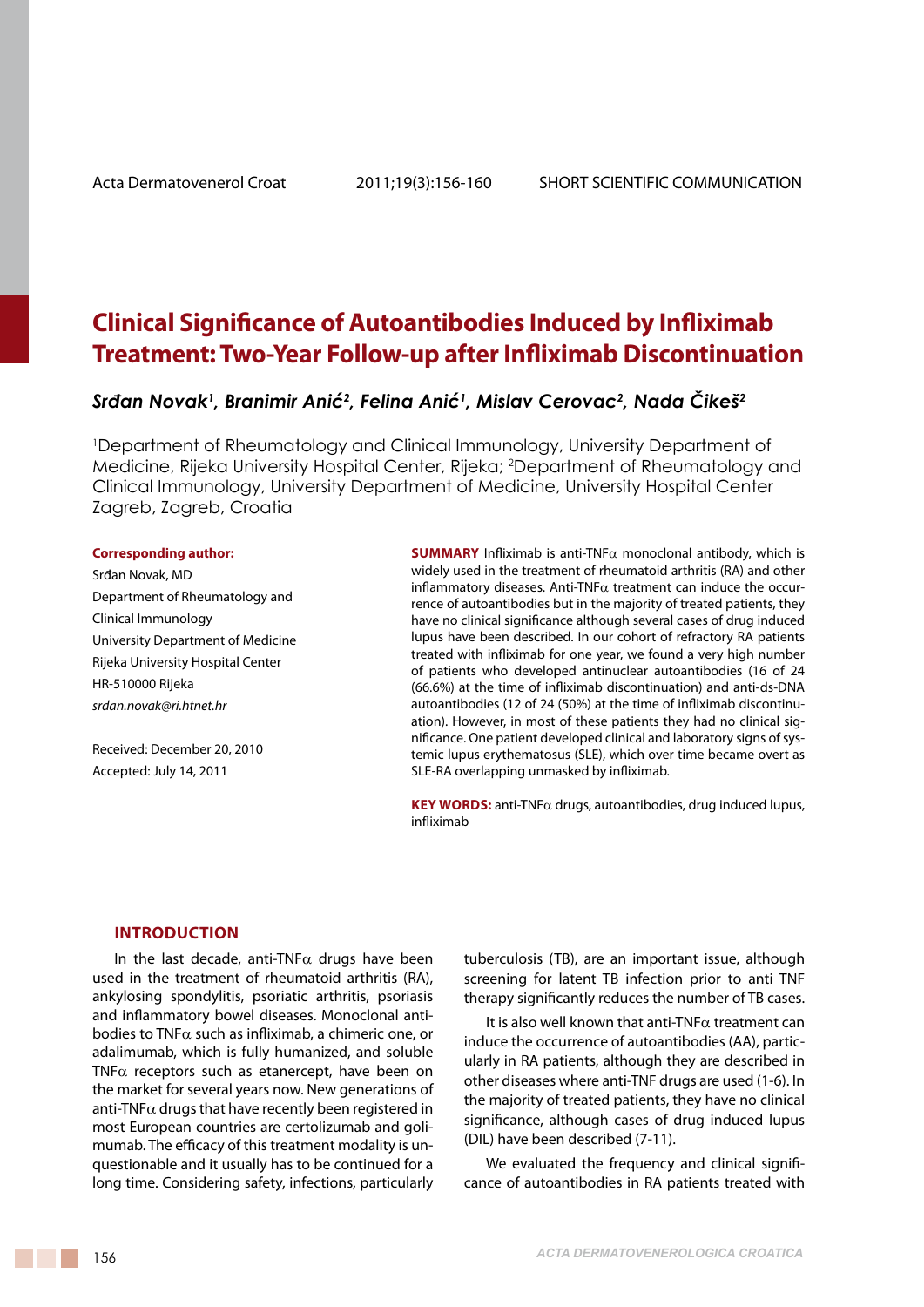infliximab and methotrexate (MTX) for one-year period, and the presence and clinical significance of autoantibodies in the same RA patients after TNF therapy discontinuation.

## **Patients and methods**

Twenty-four patients (18 women and 6 men) with active RA despite therapy with MTX were treated with MTX and infliximab for one year. The dosage regimen of infliximab was 3 mg/kg given at week 0, 2, 6 and every 8<sup>th</sup> week thereafter until week 54. After this period, infliximab was stopped in all patients. The dosage of MTX was 7.5-17.5 mg weekly (mean dose MTX 10.72±3.25 mg). All patients were on steroids as well. The mean dose of prednisolone was 10.475±5.26 mg (range, 2-20 mg). All our patients had a longstanding disease. The mean duration of disease was 12.4±4.15 (range, 4-20) years. All of them had been previously treated with at least two disease modifying antirheumatic drugs (DMARDs) including MTX. The most often DMARD after MTX was sulfasalzine in 18, leflunomide in 6 and chloroquine and gold salts in 4 patients. Eight patients were treated with 3 different DMARDs and two with four. Analyses for antinuclear antibodies (ANA), anti-double-stranded DNA antibodies (anti-ds-DNA), antibodies to extractable nuclear antigen (ENA) and anticardiolipin antibodies (ACL) were performed at the baseline, at week 2, 6, 14, 22, 30, 38, 46 and 54, and then, after therapy discontinuation, every 6 months for two years. ANA was done by indirect immunofluorescence; anti-ds-DNA, ENA and ACL were done by ELISA.

## **Results**

Seventeen patients received nine infusions of infliximab, whereas in another 7 patients infliximab was discontinued earlier. The reasons for exclusion of four patients were infusion reactions. In two patients (in one in week 2, in the other in week 6) there were severe allergic reactions. In another two, moderate allergic reactions that worsened after another infusion were the reason for discontinuation of treatment in week 6 and 22. One patient stopped the treatment due to the lack of efficacy in week 22, and another one because of poor compliance in week 22. One of previously ANA negative RA patients developed clinical (worsening of arthritis, pleural effusion and photosensitive rash) and laboratory (ANA 1:320, anti-ds-DNA 64.6 and low C3) signs of systemic lupus erythematosus (SLE) after 4<sup>th</sup> infusion. Although infections are often reported as the main reason for stopping the treatment, no infection developed in our group of patients.

All 24 patients were evaluated for AA in the period of treatment and in the two-year follow up of after infliximab discontinuation, being stopped either earlier due to adverse events or after week 54 as expected (Table 1).

At baseline visit, 3/24 (12.5%) patients had positive ANA. After nine infusions, at week 54, 14/17 (82.35%) patients who continued receiving infliximab had positive ANA (Fig. 1). Maximum ANA titer was 1:1024. The increase in ANA titers was noticed at week 14 and with every infusion of infliximab the number of ANA positive patients was higher. At the time when infliximab was stopped, 16/24 (66.6%) patients were ANA positive. Twenty-four months after the last infusion, 6/24 (25%) patients were still ANA positive (Fig. 2).

Before treatment, none of the patients had antids-DNA. At week 54, 8/17 (47.05%) patients who continued receiving infliximab throughout 54 weeks were anti-ds-DNA positive (Table 1, Fig. 3). The highest percentage of positive anti-ds-DNA findings was noticed in week 38. At the time of infliximab discontinuation (due to adverse event or at the expected time), 12/24 (50%) patients were anti-ds-DNA positive. Twenty-four months after the last dose of infliximab, 3/24 (12.5%) patients had still slightly positive anti-ds-DNA (Fig. 4).

| <b>Table 1.</b> Frequency of occurrence of autoantibodies during and after infliximab treatment |           |                                              |            |             |                    |             |
|-------------------------------------------------------------------------------------------------|-----------|----------------------------------------------|------------|-------------|--------------------|-------------|
|                                                                                                 | Week<br>0 | <b>Time of infliximab</b><br>discontinuation | Month<br>6 | Month<br>12 | <b>Month</b><br>18 | Month<br>24 |
| <b>ANA</b>                                                                                      | 3/24      | 16/24                                        | 10/24      | 8/24        | 6/24               | 6/24        |
| <b>ANTI-ds-DNA</b>                                                                              | 0/24      | 12/24                                        | 8/24       | 6/24        | 4/24               | 3/24        |
| <b>ENA</b>                                                                                      | 0/24      | 6/24                                         | 5/24       | 4/24        | 3/24               | 1/24        |
| <b>ACL</b>                                                                                      | 3/24      | 3/24                                         | 3/24       | 3/24        | 3/24               | 3/24        |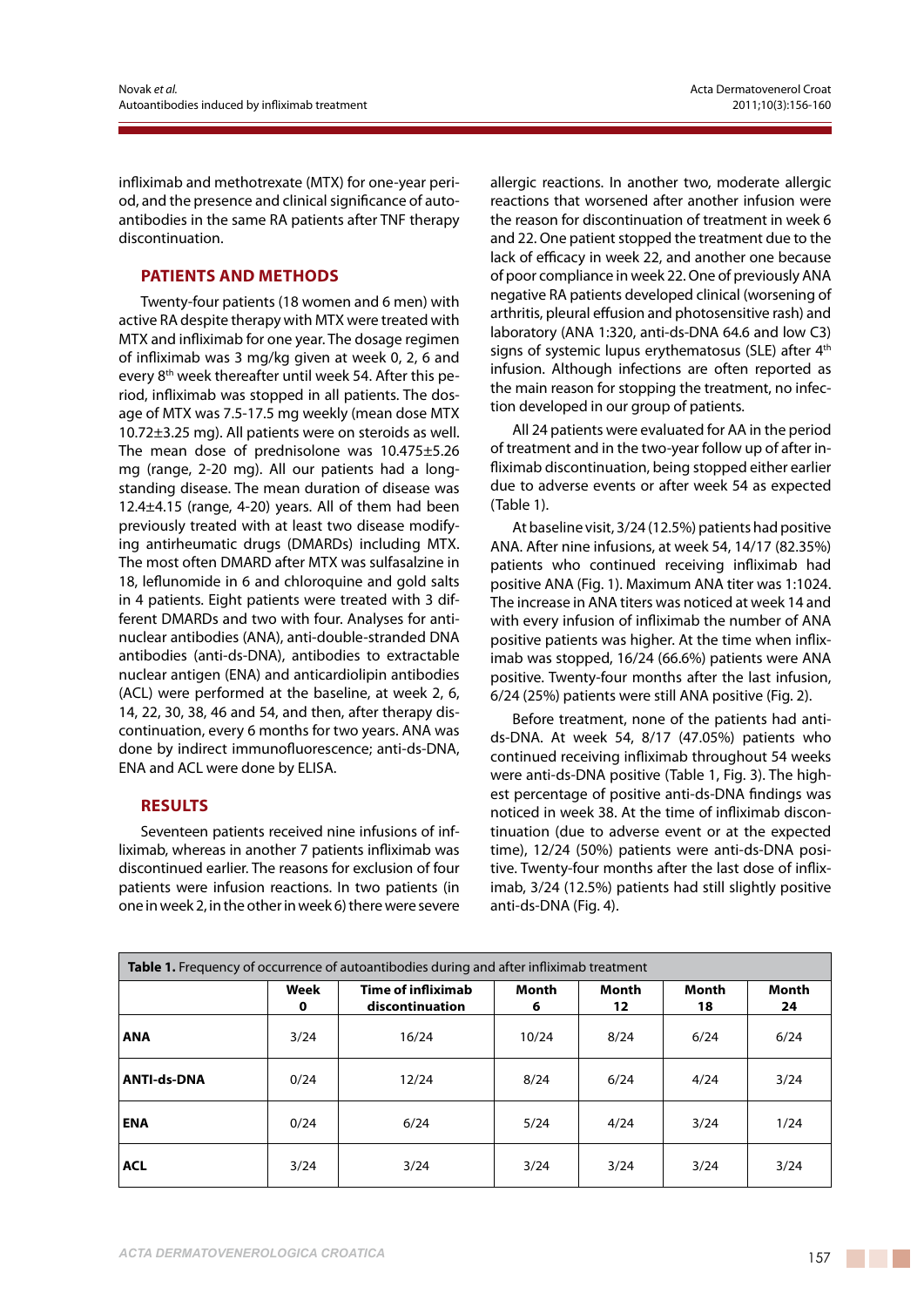

**Figure 1.** Number of ANA positive and ANA negative patients during treatment with infliximab and methotrexate.



**Figure 2.** Frequency of ANA after infliximab treatment.



**Figure 3.** Number of anti-ds-DNA positive and anti-ds-DNA negative patients during treatment with infliximab and methotrexate.

Before treatment, none of the patients had antibodies to ENA. At week 54, 6/17 (35.29%) patients were ENA positive (Table 1, Fig. 5). Four of these patients had SS-A and two had Sm/RNP. Before treatment, two of our patients had ACL (IgG or IgM, and during the treatment positive ACL was noticed in another two patients (Table 1, Fig. 6).

In all patients except the one with a lupus-like clinical picture, these AA had no clinical significance



**Figure 4.** Frequency of anti-ds-DNA after infliximab treatment.



**Figure 5.** Number of ENA positive and ENA negative patients during treatment with infliximab and methotrexate.



**Figure 6.** Number of ACLA positive and ACLA negative patients during treatment with infliximab and methotrexate.

and were not connected with allergic reactions or therapeutic response.

### **Discussion**

TNF- $\alpha$  is a proinflammatory cytokine pivotal in the pathogenesis of a variety of inflammatory diseases; it is also an immunoregulatory cytokine with immunosuppressive properties. In (NZB X NZW)F1 mice, genetic deficiency in TNF plays a significant role in the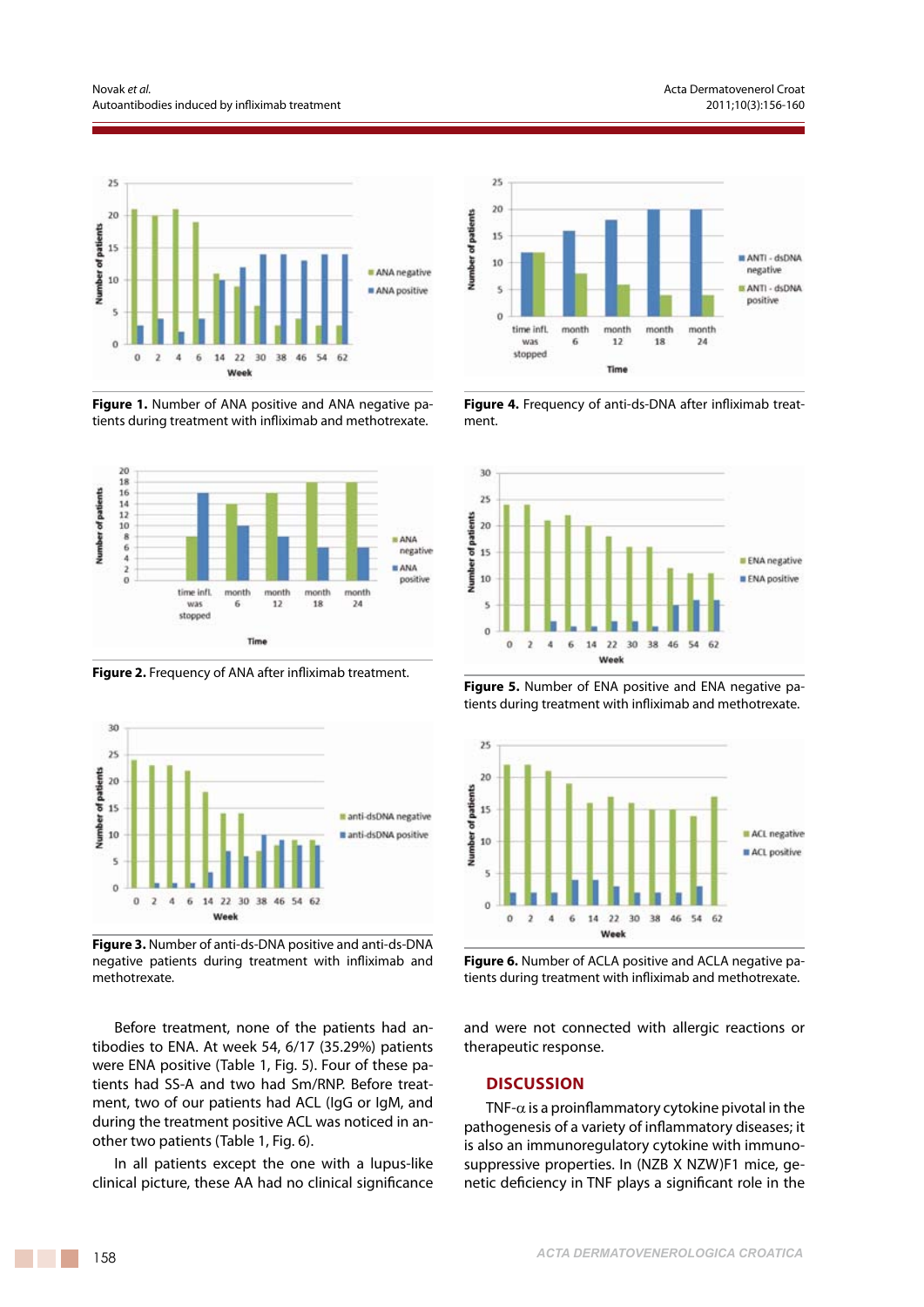onset of autoimmunity (12). Induction of apoptosis after anti TNF treatment could constitute a pathway to the induction of new autoantibodies under TNF blockade. Significant down-regulation of CRP that occurs following infliximab therapy may potentiate autoimmunity by reducing the clearance of nuclear material by CRP (1).

Various studies report on a variable incidence of developing ANA (53%-82%) and anti-ds-DNA (11.3%- 20.9 %) in patients during anti-TNF- $\alpha$  treatment (1-3). ANA is often positive in RA patients. In combined results of three studies, ANA were positive in 23.7%- 51.6%, while anti-ds-DNA was not found before treatment (6). The number of our patients who developed antinuclear antibodies during one-year treatment with infliximab corresponds to that in the literature.

Detection of anti-ds-DNA depends on the tests used. It is well known that ELISA tests are more sensitive and less specific, while IIF to *Crithidia luciliae* or by Farr assay is more specific and less sensitive. The vast majority of antibodies to ds-DNA are of the IgM isotype and are usually nonpathogenic (13). Caramashi *et al*. report that even in 93% patients ANA positivity was found at least at one determination, but only one patient became anti-ds-DNA (IgG by *Crithidia luciliae*) positive after 12 months (13). Relatively rare formation of IgG anti-ds-DNA may be more closely associated with the development of a syndrome like SLE (1).

A high number of our patients developed anti-ds-DNA antibodies. The reasons for that were probably the less specific anti-ds-DNA ELISA tests and longer observation than in other studies. We had no possibility to differentiate isotypes of anti-ds-DNA. Some other studies (14) also found the higher occurrence of anti-ds-DNA to be possibly due to a longer period of treatment, and the latest induction was observed after 24 months.

It seems logical that the presence of AA decreased with the time elapsed from stopping the treatment. Data on this are scarce in the literature, mainly because anti-TNF treatment is a long-lasting therapy. Since we had an opportunity to check AA after stopping the treatment, we found that, in a number of patients, AA induced by infliximab continued to remain positive for up to 2 years of therapy discontinuation. This is somewhat surprising as most of the authors state that the occurrence of AA is largely restricted to the induction of short-term IgM anti-dsDNA antibodies (5).

In some of our patients, anti-ENA antibodies and ACL antibodies occurred, yet we did not find them to be of clinical significance. In the literature, ENA antibodies induced by anti-TNF treatment are sporadically described, while ACL were more often found but they had no clinical significance either (14-16).

One of our previously ANA negative RA patients developed clinical and laboratory signs of SLE after 4<sup>th</sup> infusion. Since her condition improved after infliximab discontinuation, the diagnosis of DIL was reasonable. However, two years later, this patient had still positive ANA and anti-ds-DNA; the photosensitive malar rash developed suggesting SLE-RA overlapping unmasked by infliximab. We reported this patient earlier (17). The possibility of DIL during infliximab treatment is rare but well-known and lupus induced by TNF blockers is usually benign with resolution upon cessation of TNF blocker therapy. Recently, a case of anti-TNF induced lupus even after seven years of therapy with etanercept has been described (11). In almost half of the cases published, ANA were positive before treatment (9-11) or unavailable (8). In some of the reports, patients had previous symptoms suggesting incomplete lupus or a preexisting overlap between RA and SLE prior to anti-TNF therapy (18,19). Considering our case over time unmasked as SLE-RA overlapping, further and careful monitoring is needed in such patients.

One of the still controversial questions is whether there is any difference in the induction of autoantibodies between soluble TNF receptors such as etanercept and mononoclonal antibodies. The induction of ANA and anti-ds-DNA was observed sporadically in etanercept treated patients (16). Because AA occur more often during treatment with monoclonal antibodies than with etanercept, the prominent ANA and anti-ds-DNA autoantibody response is not a pure class effect of TNFα blockers. On the other hand, the number of cases of anti-TNF induced lupus by infliximab and etanercept is similar (11,20) which implies additional mechanisms in its occurrence.

### **Conclusion**

The one-year treatment with infliximab induced antinuclear and anti-ds-DNA antibodies in a high number of our patients but in most of them, there was no clinical impact, which is consistent with literature data. There is a well-known possibility of rare drug induced lupus during infliximab treatment; however, considering our case, the disease overlapping could be unmasked by anti-TNFα treatment. In the minority of patients, ANA and anti-ds-DNA were still positive after two years of therapy discontinuation, without any clinical significance. Nevertheless, careful follow-up of patients treated with TNFα blockers remains mandatory, including monitoring for lupus-like characteristics.

a sa na